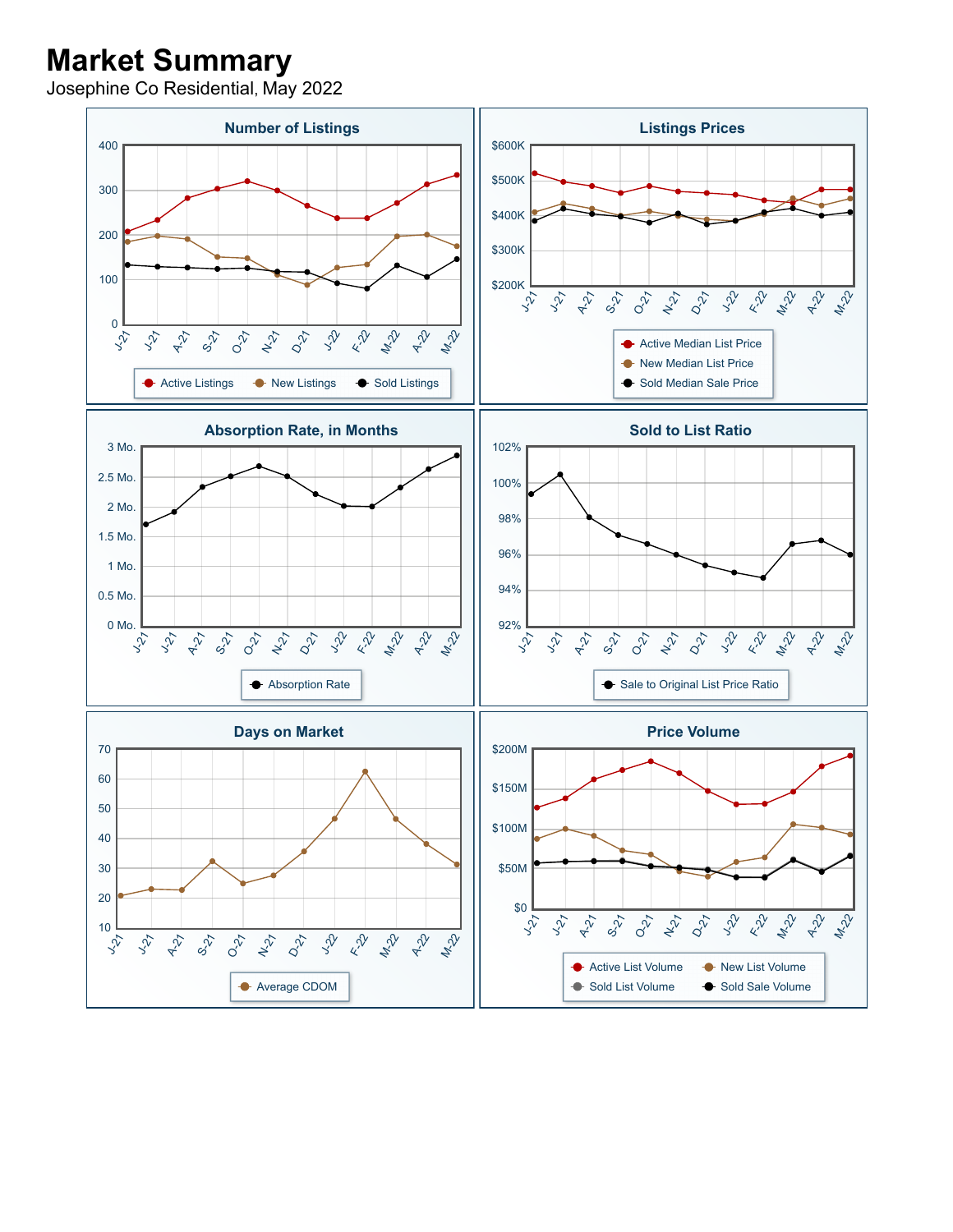| <b>Summary Statistics</b> |           |           |          |                 |                 |        |
|---------------------------|-----------|-----------|----------|-----------------|-----------------|--------|
|                           | $M$ ay-22 | $Mav-21$  | $%$ Chq  | <b>2022 YTD</b> | <b>2021 YTD</b> | % Chg  |
| <b>Absorption Rate</b>    | 2.87      | 1.42      | 102.11   | 2.37            | 1.19            | 99.16  |
| Average List Price        | \$573.813 | \$616,003 | $-6.85$  | \$516.562       | \$470.791       | 9.72   |
| l Median List Price       | \$475,000 | \$530,000 | $-10.38$ | \$435,000       | \$395,000       | 10.13  |
| Average Sale Price        | \$449.565 | \$419.062 | 7.28     | \$448.946       | \$395,993       | 13.37  |
| Median Sale Price         | \$410,000 | \$381.450 | 7.48     | \$405.000       | \$356.750       | 13.52  |
| Average CDOM              | 31        | 23        | 34.78    | 43              | 30              | 43.33  |
| Median CDOM               | 9         | 8         | 12.50    | 16              |                 | 128.57 |

| <b>Sold Listings</b> |                                          |                |          |              |                |                   | <b>Pending Listings</b> |                     |                |          |                |                |          |
|----------------------|------------------------------------------|----------------|----------|--------------|----------------|-------------------|-------------------------|---------------------|----------------|----------|----------------|----------------|----------|
|                      | <b>This Month</b><br><b>Year to Date</b> |                |          |              |                | <b>This Month</b> |                         | <b>Year to Date</b> |                |          |                |                |          |
|                      | 2022                                     | 2021           | % Chg    | 2022         | 2021           | % Chg             |                         | 2022                | 2021           | % Chg    | 2022           | 2021           | % Chg    |
| 0-99.999             | 0                                        | $\mathbf{1}$   | $-100.0$ | 2            | 5              | $-60.0$           | 0-99.999                | 0                   | 0              | 0.0      | 0              | $\mathbf{1}$   | $-100.0$ |
| 100,000-149,999      | $\overline{\mathbf{4}}$                  | $\mathbf 0$    | N/A      | 8            | $\overline{7}$ | 14.3              | 100,000-149,999         | $\mathbf{1}$        | $\Omega$       | N/A      | $\overline{4}$ | 3              | 33.3     |
| 150,000-199,999      | 4                                        | 6              | $-33.3$  | 11           | 21             | $-47.6$           | 150,000-199,999         | 3                   | 8              | $-62.5$  | 13             | 27             | $-51.9$  |
| 200,000-249,999      | 6                                        | $\overline{7}$ | $-14.3$  | 23           | 34             | $-32.4$           | 200,000-249,999         | $\overline{7}$      | 8              | $-12.5$  | 25             | 34             | $-26.5$  |
| 250,000-299,999      | 11                                       | 21             | $-47.6$  | 38           | 96             | $-60.4$           | 250,000-299,999         | 12                  | 13             | $-7.7$   | 54             | 87             | $-37.9$  |
| 300,000-349,999      | 15                                       | 14             | 7.1      | 79           | 91             | $-13.2$           | 300,000-349,999         | 13                  | 20             | $-35.0$  | 73             | 107            | $-31.8$  |
| 350,000-399,999      | 25                                       | 16             | 56.3     | 101          | 87             | 16.1              | 350,000-399,999         | 28                  | 13             | 115.4    | 126            | 96             | 31.3     |
| 400,000-449,999      | 23                                       | 14             | 64.3     | 74           | 59             | 25.4              | 400,000-449,999         | 24                  | 18             | 33.3     | 81             | 55             | 47.3     |
| 450,000-499,999      | 12                                       | 15             | $-20.0$  | 55           | 43             | 27.9              | 450,000-499,999         | 8                   | 17             | $-52.9$  | 61             | 59             | 3.4      |
| 500,000-549,999      | 10                                       | $\overline{4}$ | 150.0    | 40           | 16             | 150.0             | 500,000-549,999         | $\overline{7}$      | 8              | $-12.5$  | 30             | 24             | 25.0     |
| 550,000-599,999      | 13                                       | $\overline{c}$ | 550.0    | 36           | 21             | 71.4              | 550,000-599,999         | 14                  | 6              | 133.3    | 50             | 27             | 85.2     |
| 600,000-649,999      | $\overline{\mathbf{4}}$                  | $\mathbf{1}$   | 300.0    | 23           | 13             | 76.9              | 600,000-649,999         | $\Omega$            | 3              | $-100.0$ | 20             | 13             | 53.8     |
| 650,000-699,999      | 5                                        | $\overline{2}$ | 150.0    | 18           | $\overline{7}$ | 157.1             | 650,000-699,999         | 3                   | 3              | 0.0      | 19             | 12             | 58.3     |
| 700,000-749,999      | $\overline{4}$                           | $\overline{7}$ | $-42.9$  | 10           | 16             | $-37.5$           | 700,000-749,999         | $\overline{2}$      | 0              | N/A      | $\overline{7}$ | 6              | 16.7     |
| 750,000-799,999      | 4                                        | $\overline{2}$ | 100.0    | 10           | $\overline{7}$ | 42.9              | 750,000-799,999         | 2                   | 3              | $-33.3$  | 10             | 11             | $-9.1$   |
| 800,000-849,999      | 3                                        | $\overline{2}$ | 50.0     | 11           | $\overline{7}$ | 57.1              | 800,000-849,999         | $\mathbf{1}$        | $\mathbf 0$    | N/A      | 11             | 3              | 266.7    |
| 850,000-899,999      | $\Omega$                                 | 0              | 0.0      | 4            | $\mathbf{1}$   | 300.0             | 850,000-899,999         | 3                   | 4              | $-25.0$  | $\overline{7}$ | 8              | $-12.5$  |
| 900,000-949,999      | $\mathbf{1}$                             | $\mathbf 0$    | N/A      | 3            | 0              | N/A               | 900,000-949,999         | $\overline{0}$      | $\mathbf{1}$   | $-100.0$ | $\overline{2}$ | 2              | 0.0      |
| 950,000-999,999      | $\mathbf{1}$                             | 3              | $-66.7$  | 2            | 5              | $-60.0$           | 950,000-999,999         | $\mathbf{1}$        | 3              | $-66.7$  | 4              | 8              | $-50.0$  |
| 1,000,000-1,099,999  | $\Omega$                                 | $\Omega$       | 0.0      | $\mathbf{1}$ | $\overline{2}$ | $-50.0$           | 1,000,000-1,099,999     | $\mathbf{1}$        | $\mathbf 0$    | N/A      | 3              | $\mathbf{1}$   | 200.0    |
| 1,100,000-1,199,999  | 0                                        | $\mathbf{1}$   | $-100.0$ | 2            | 2              | 0.0               | 1,100,000-1,199,999     | 0                   | 0              | 0.0      | 0              | 3              | $-100.0$ |
| 1,200,000-1,299,999  | $\mathbf{1}$                             | $\mathbf 0$    | N/A      | 3            | $\overline{2}$ | 50.0              | 1,200,000-1,299,999     | $\pmb{0}$           | $\overline{2}$ | $-100.0$ | $\overline{4}$ | $\overline{4}$ | 0.0      |
| 1,300,000-1,399,999  | 0                                        | $\mathbf{0}$   | 0.0      | $\mathbf{1}$ | 0              | N/A               | 1,300,000-1,399,999     | $\overline{2}$      | $\Omega$       | N/A      | 6              | $\Omega$       | N/A      |
| 1,400,000-1,499,999  | $\mathbf 0$                              | $\Omega$       | 0.0      | 0            | $\overline{0}$ | 0.0               | 1,400,000-1,499,999     | $\mathbf 0$         | 0              | 0.0      | $\mathbf{1}$   | $\mathbf 0$    | N/A      |
| 1,500,000-1,599,999  | 0                                        | $\mathbf 0$    | 0.0      | $\mathbf{1}$ | 0              | N/A               | 1,500,000-1,599,999     | 0                   | 0              | 0.0      | $\mathbf 0$    | $\mathbf 0$    | 0.0      |
| 1,600,000-1,699,999  | 0                                        | $\mathbf 0$    | 0.0      | 0            | 0              | 0.0               | 1,600,000-1,699,999     | $\Omega$            | $\mathbf 0$    | 0.0      | $\mathbf 0$    | $\mathbf 0$    | 0.0      |
| 1,700,000-1,799,999  | 0                                        | 0              | 0.0      | 0            | 0              | 0.0               | 1,700,000-1,799,999     | 1                   | 1              | 0.0      | 1              | 1              | 0.0      |
| 1,800,000-1,899,999  | $\mathbf{0}$                             | $\mathbf{0}$   | 0.0      | $\mathbf{0}$ | 0              | 0.0               | 1,800,000-1,899,999     | $\overline{0}$      | $\Omega$       | 0.0      | $\mathbf{1}$   | $\Omega$       | N/A      |
| 1,900,000-1,999,999  | 0                                        | $\mathbf 0$    | 0.0      | 0            | 0              | 0.0               | 1,900,000-1,999,999     | $\mathbf 0$         | 0              | 0.0      | 0              | 0              | 0.0      |
| 2,000,000-2,249,999  | $\mathbf{0}$                             | $\mathbf{0}$   | 0.0      | $\mathbf{0}$ | $\overline{0}$ | 0.0               | 2,000,000-2,249,999     | $\overline{0}$      | $\Omega$       | 0.0      | $\mathbf 0$    | $\Omega$       | 0.0      |
| 2,250,000-2,499,999  | 0                                        | $\mathbf 0$    | 0.0      | 0            | 0              | 0.0               | 2,250,000-2,499,999     | 0                   | 0              | 0.0      | 0              | 0              | 0.0      |
| 2,500,000-2,749,999  | $\mathbf 0$                              | $\mathbf 0$    | 0.0      | 0            | 0              | 0.0               | 2,500,000-2,749,999     | 0                   | $\mathbf 0$    | 0.0      | $\mathbf 0$    | $\mathbf 0$    | 0.0      |
| 2,750,000-2,999,999  | 0                                        | $\mathbf 0$    | 0.0      | 0            | 0              | 0.0               | 2,750,000-2,999,999     | 0                   | $\mathbf 0$    | 0.0      | $\mathbf 0$    | $\mathbf 0$    | 0.0      |
| 3,000,000-3,249,999  | $\Omega$                                 | $\Omega$       | 0.0      | 0            | $\overline{0}$ | 0.0               | 3,000,000-3,249,999     | $\mathbf 0$         | 0              | 0.0      | $\mathbf 0$    | $\Omega$       | 0.0      |
| 3,250,000-3,499,999  | 0                                        | $\mathbf 0$    | 0.0      | 0            | 0              | 0.0               | 3,250,000-3,499,999     | 0                   | 0              | 0.0      | $\mathbf 0$    | $\mathbf 0$    | 0.0      |
| 3,500,000-3,749,999  | $\Omega$                                 | $\mathbf 0$    | 0.0      | 0            | 0              | 0.0               | 3,500,000-3,749,999     | $\mathbf{0}$        | $\Omega$       | 0.0      | $\mathbf{0}$   | $\mathbf{0}$   | 0.0      |
| 3,750,000-3,999,999  | 0                                        | $\mathbf 0$    | 0.0      | 0            | 0              | 0.0               | 3,750,000-3,999,999     | 0                   | 0              | 0.0      | 0              | 0              | 0.0      |
| 4,000,000-4,249,999  | $\mathbf 0$                              | $\mathbf 0$    | 0.0      | 0            | 0              | 0.0               | 4,000,000-4,249,999     | 0                   | $\mathbf 0$    | 0.0      | $\mathbf 0$    | $\mathbf 0$    | 0.0      |
| 4,250,000-4,499,999  | $\Omega$                                 | $\mathbf{0}$   | 0.0      | 0            | 0              | 0.0               | 4,250,000-4,499,999     | $\Omega$            | 0              | 0.0      | $\Omega$       | $\Omega$       | 0.0      |
| 4,500,000-4,749,999  | $\mathbf{0}$                             | $\mathbf{0}$   | 0.0      | $\mathbf{0}$ | $\overline{0}$ | 0.0               | 4,500,000-4,749,999     | $\overline{0}$      | $\Omega$       | 0.0      | $\overline{0}$ | $\Omega$       | 0.0      |
| 4,750,000-4,999,999  | 0                                        | $\mathbf 0$    | 0.0      | 0            | 0              | 0.0               | 4,750,000-4,999,999     | 0                   | 0              | 0.0      | 0              | 0              | 0.0      |
| 5,000,000+           | 0                                        | $\mathbf 0$    | 0.0      | 0            | 0              | 0.0               | $5,000,000+$            | 0                   | $\mathbf 0$    | 0.0      | $\mathbf 0$    | $\mathbf 0$    | 0.0      |
| <b>Totals</b>        | 146                                      | 118            | 23.7     | 556          | 542            | 2.6               | Totals                  | 133                 | 131            | 1.5      | 613            | 592            | 3.5      |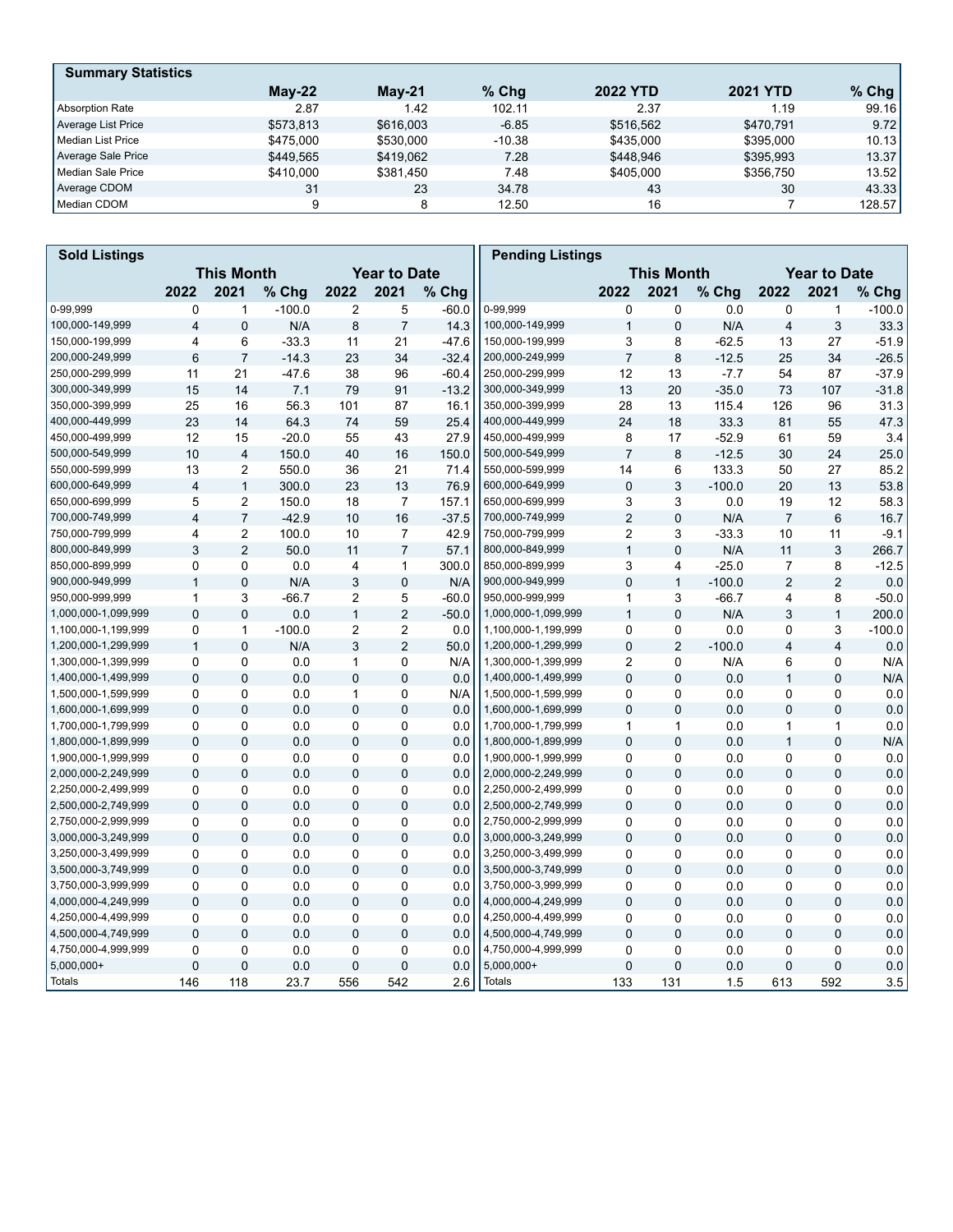| <b>Active Listings</b> |                                          |                         |         |                |                |          | <b>New Listings</b> |                |                |                     |                         |                |          |
|------------------------|------------------------------------------|-------------------------|---------|----------------|----------------|----------|---------------------|----------------|----------------|---------------------|-------------------------|----------------|----------|
|                        | <b>This Month</b><br><b>Year to Date</b> |                         |         |                |                |          | <b>This Month</b>   |                |                | <b>Year to Date</b> |                         |                |          |
|                        | 2022                                     | 2021                    | % Chg   | 2022           | 2021           | % Chg    |                     | 2022           | 2021           | % Chg               | 2022                    | 2021           | % Chg    |
| 0-99,999               | 0                                        | 0                       | 0.0     | $\mathbf 0$    | 1              | $-100.0$ | 0-99.999            | 0              | 0              | 0.0                 | $\mathbf 0$             | 1              | $-100.0$ |
| 100,000-149,999        | $\mathbf{1}$                             | $\overline{2}$          | $-50.0$ | 5              | 6              | $-16.7$  | 100,000-149,999     | $\mathbf 0$    | $\overline{2}$ | $-100.0$            | $\overline{\mathbf{4}}$ | $\overline{4}$ | 0.0      |
| 150,000-199,999        | 6                                        | 6                       | 0.0     | 24             | 35             | $-31.4$  | 150,000-199,999     | $\mathbf{1}$   | 4              | $-75.0$             | 14                      | 25             | $-44.0$  |
| 200,000-249,999        | 12                                       | 6                       | 100.0   | 40             | 42             | $-4.8$   | 200,000-249,999     | 9              | 9              | 0.0                 | 31                      | 37             | $-16.2$  |
| 250,000-299,999        | 29                                       | 12                      | 141.7   | 86             | 105            | $-18.1$  | 250,000-299,999     | 10             | 18             | $-44.4$             | 65                      | 87             | $-25.3$  |
| 300,000-349,999        | 40                                       | 12                      | 233.3   | 121            | 129            | $-6.2$   | 300,000-349,999     | 20             | 20             | 0.0                 | 102                     | 105            | $-2.9$   |
| 350,000-399,999        | 40                                       | 16                      | 150.0   | 181            | 125            | 44.8     | 350,000-399,999     | 22             | 15             | 46.7                | 138                     | 117            | 17.9     |
| 400,000-449,999        | 31                                       | 16                      | 93.8    | 123            | 74             | 66.2     | 400,000-449,999     | 30             | 23             | 30.4                | 107                     | 65             | 64.6     |
| 450.000-499.999        | 30                                       | 12                      | 150.0   | 103            | 79             | 30.4     | 450,000-499,999     | 16             | 18             | $-11.1$             | 80                      | 68             | 17.6     |
| 500,000-549,999        | 17                                       | 9                       | 88.9    | 53             | 38             | 39.5     | 500,000-549,999     | $\overline{7}$ | 9              | $-22.2$             | 47                      | 33             | 42.4     |
| 550,000-599,999        | 22                                       | 15                      | 46.7    | 89             | 39             | 128.2    | 550,000-599,999     | 18             | 8              | 125.0               | 66                      | 35             | 88.6     |
| 600,000-649,999        | 15                                       | $\mathbf{1}$            | 1400.0  | 42             | 19             | 121.1    | 600,000-649,999     | $\overline{4}$ | 5              | $-20.0$             | 35                      | 16             | 118.8    |
| 650,000-699,999        | 15                                       | 16                      | $-6.2$  | 49             | 32             | 53.1     | 650,000-699,999     | 11             | 10             | 10.0                | 37                      | 29             | 27.6     |
| 700,000-749,999        | 5                                        | $\overline{4}$          | 25.0    | 15             | 12             | 25.0     | 700,000-749,999     | 3              | 3              | 0.0                 | 11                      | 9              | 22.2     |
| 750,000-799,999        | 14                                       | 12                      | 16.7    | 25             | 26             | $-3.8$   | 750,000-799,999     | $\overline{4}$ | $\overline{7}$ | $-42.9$             | 19                      | 23             | $-17.4$  |
| 800,000-849,999        | 10                                       | 3                       | 233.3   | 24             | $\overline{7}$ | 242.9    | 800,000-849,999     | $\mathbf{1}$   | $\overline{2}$ | $-50.0$             | 14                      | 5              | 180.0    |
| 850,000-899,999        | 13                                       | 4                       | 225.0   | 26             | 14             | 85.7     | 850,000-899,999     | $\overline{7}$ | 5              | 40.0                | 18                      | 12             | 50.0     |
| 900,000-949,999        | $\mathbf{1}$                             | $\mathbf{1}$            | 0.0     | 3              | $\mathsf 3$    | 0.0      | 900,000-949,999     | $\mathbf 0$    | $\mathbf 0$    | 0.0                 | $\overline{2}$          | $\overline{2}$ | 0.0      |
| 950,000-999,999        | $\overline{7}$                           | 4                       | 75.0    | 11             | 16             | $-31.2$  | 950,000-999,999     | $\overline{2}$ | 4              | $-50.0$             | $\overline{7}$          | 12             | $-41.7$  |
| 1,000,000-1,099,999    | $\overline{2}$                           | $\mathbf{1}$            | 100.0   | 6              | $\overline{2}$ | 200.0    | 1,000,000-1,099,999 | $\mathbf{1}$   | $\mathbf{1}$   | 0.0                 | 3                       | $\overline{2}$ | 50.0     |
| 1,100,000-1,199,999    | 5                                        | 4                       | 25.0    | $\overline{7}$ | 9              | $-22.2$  | 1,100,000-1,199,999 | $\overline{2}$ | $\mathbf{1}$   | 100.0               | 4                       | 4              | 0.0      |
| 1,200,000-1,299,999    | $\overline{\mathbf{4}}$                  | $\overline{\mathbf{4}}$ | 0.0     | 11             | 8              | 37.5     | 1,200,000-1,299,999 | 3              | $\overline{2}$ | 50.0                | 8                       | $\overline{7}$ | 14.3     |
| 1,300,000-1,399,999    | 4                                        | $\Omega$                | N/A     | 12             | $\mathbf{1}$   | 1100.0   | 1,300,000-1,399,999 | $\Omega$       | $\mathbf{1}$   | $-100.0$            | 8                       | $\mathbf{1}$   | 700.0    |
| 1,400,000-1,499,999    | $\overline{2}$                           | $\mathbf{1}$            | 100.0   | 3              | $\overline{2}$ | 50.0     | 1,400,000-1,499,999 | $\mathbf 0$    | $\Omega$       | 0.0                 | $\overline{2}$          | $\mathbf{1}$   | 100.0    |
| 1,500,000-1,599,999    | 3                                        | $\overline{c}$          | 50.0    | $\overline{4}$ | 4              | 0.0      | 1,500,000-1,599,999 | $\overline{2}$ | $\mathbf{1}$   | 100.0               | 3                       | 3              | 0.0      |
| 1,600,000-1,699,999    | $\mathbf{1}$                             | 3                       | $-66.7$ | $\overline{2}$ | 3              | $-33.3$  | 1,600,000-1,699,999 | $\mathbf 0$    | $\mathbf{1}$   | $-100.0$            | 0                       | 3              | $-100.0$ |
| 1,700,000-1,799,999    | 1                                        | $\mathbf{1}$            | 0.0     | 2              | $\overline{2}$ | 0.0      | 1,700,000-1,799,999 | 0              | $\overline{2}$ | $-100.0$            | $\overline{2}$          | $\overline{2}$ | 0.0      |
| 1,800,000-1,899,999    | $\mathbf{1}$                             | $\overline{2}$          | $-50.0$ | $\overline{2}$ | $\overline{2}$ | 0.0      | 1,800,000-1,899,999 | $\mathbf 0$    | $\mathbf 0$    | 0.0                 | $\mathbf{1}$            | $\mathbf{1}$   | 0.0      |
| 1,900,000-1,999,999    | 0                                        | 0                       | 0.0     | $\mathbf{1}$   | 0              | N/A      | 1,900,000-1,999,999 | $\mathbf{1}$   | 0              | N/A                 | $\mathbf{1}$            | 0              | N/A      |
| 2,000,000-2,249,999    | $\mathbf{1}$                             | $\Omega$                | N/A     | $\overline{2}$ | $\mathbf 0$    | N/A      | 2,000,000-2,249,999 | $\overline{1}$ | $\mathbf 0$    | N/A                 | $\overline{2}$          | 0              | N/A      |
| 2,250,000-2,499,999    | $\mathbf{1}$                             | $\mathbf{1}$            | 0.0     | 1              | $\mathbf{1}$   | 0.0      | 2,250,000-2,499,999 | 0              | 0              | 0.0                 | 0                       | $\mathbf{1}$   | $-100.0$ |
| 2,500,000-2,749,999    | $\overline{2}$                           | 0                       | N/A     | 3              | $\mathsf 0$    | N/A      | 2,500,000-2,749,999 | $\mathbf 0$    | $\mathbf 0$    | 0.0                 | 3                       | 0              | N/A      |
| 2,750,000-2,999,999    | $\Omega$                                 | $\mathbf{0}$            | 0.0     | 0              | 0              | 0.0      | 2,750,000-2,999,999 | $\mathbf{0}$   | 0              | 0.0                 | 0                       | $\mathbf{0}$   | 0.0      |
| 3,000,000-3,249,999    | $\mathbf{0}$                             | $\mathbf{0}$            | 0.0     | 0              | $\mathbf{0}$   | 0.0      | 3,000,000-3,249,999 | $\mathbf{0}$   | $\mathbf 0$    | 0.0                 | 0                       | $\Omega$       | 0.0      |
| 3,250,000-3,499,999    | $\Omega$                                 | $\mathbf 0$             | 0.0     | $\Omega$       | 0              | 0.0      | 3,250,000-3,499,999 | 0              | $\Omega$       | 0.0                 | 0                       | $\mathbf{0}$   | 0.0      |
| 3,500,000-3,749,999    | $\mathbf{0}$                             | $\mathbf 0$             | 0.0     | 0              | $\mathbf 0$    | 0.0      | 3,500,000-3,749,999 | $\Omega$       | $\mathbf 0$    | 0.0                 | $\mathbf{0}$            | $\Omega$       | 0.0      |
| 3,750,000-3,999,999    | $\Omega$                                 | $\mathbf 0$             | 0.0     | 0              | 0              | 0.0      | 3,750,000-3,999,999 | $\mathbf 0$    | 0              | 0.0                 | 0                       | 0              | 0.0      |
| 4,000,000-4,249,999    | $\mathbf 0$                              | $\mathbf 0$             | 0.0     | $\mathbf 0$    | $\mathbf 0$    | 0.0      | 4,000,000-4,249,999 | $\Omega$       | $\mathbf 0$    | 0.0                 | $\mathbf 0$             | 0              | 0.0      |
| 4,250,000-4,499,999    | 0                                        | $\mathbf 0$             | 0.0     | 0              | 0              | 0.0      | 4,250,000-4,499,999 | 0              | 0              | 0.0                 | $\mathbf 0$             | 0              | 0.0      |
| 4,500,000-4,749,999    | $\mathbf{0}$                             | $\Omega$                | 0.0     | $\mathbf 0$    | $\mathbf 0$    | 0.0      | 4,500,000-4,749,999 | $\mathbf 0$    | $\Omega$       | 0.0                 | 0                       | $\Omega$       | 0.0      |
| 4,750,000-4,999,999    | 0                                        | 0                       | 0.0     | 0              | 0              | 0.0      | 4,750,000-4,999,999 | 0              | 0              | 0.0                 | 0                       | 0              | 0.0      |
| $5,000,000+$           | 0                                        | $\pmb{0}$               | 0.0     | 0              | $\mathsf 0$    | 0.0      | 5,000,000+          | $\mathbf 0$    | $\mathbf 0$    | 0.0                 | $\mathbf 0$             | 0              | 0.0      |
| <b>Totals</b>          | 335                                      | 170                     | 97.1    | 1076           | 836            | 28.7     | <b>Totals</b>       | 175            | 171            | 2.3                 | 834                     | 710            | 17.5     |

Information is deemed to be reliable, but is not guaranteed. © 2022 [MLS](http://oregondatashare.com/) and [FBS](http://www.flexmls.com/copyright_notice.html?2). Prepared by Oregon Datashare (KCAR|MLSCO|SOMLS) on Friday, June 03, 2022 8:26 AM.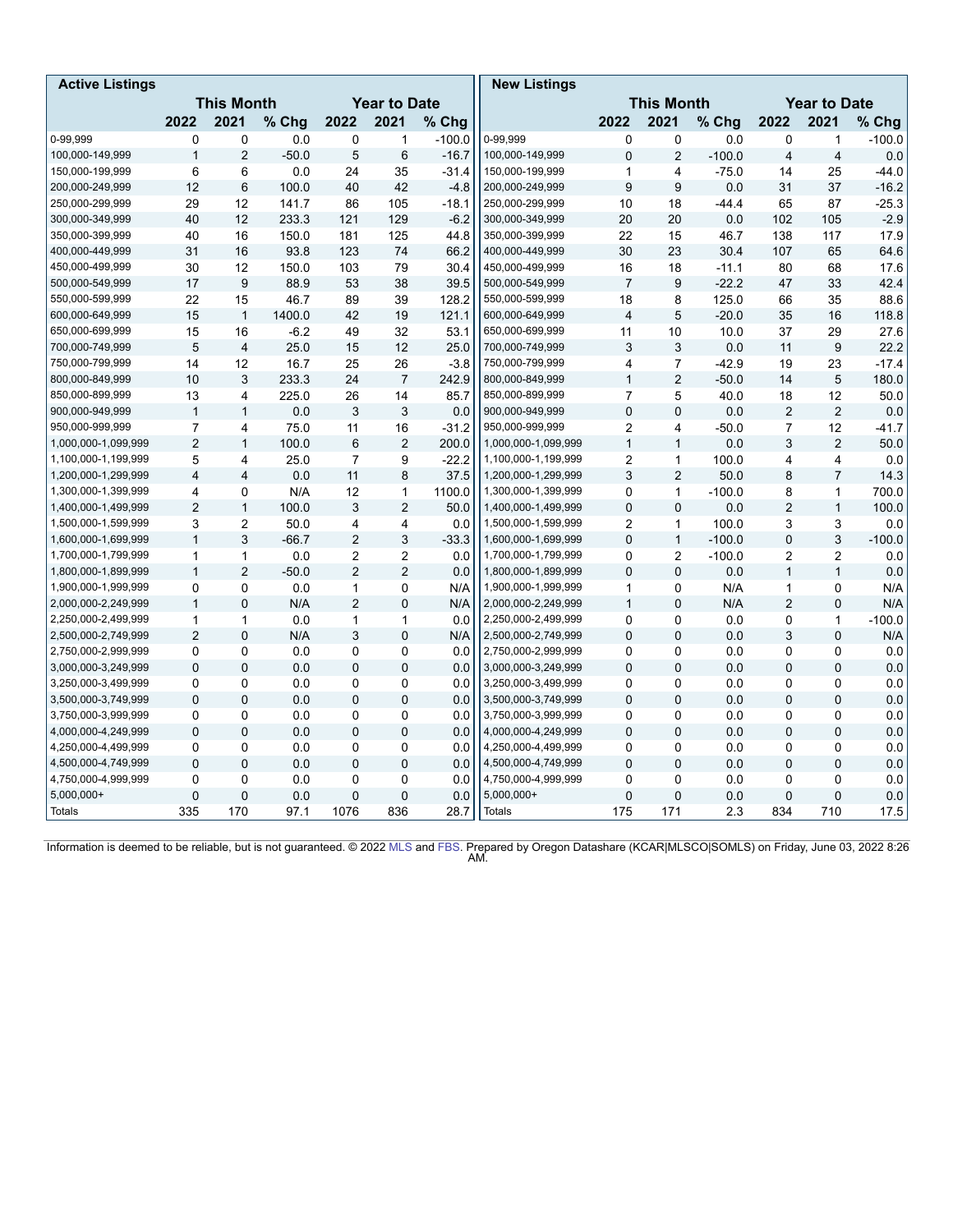## Josephine Co Year Over Year Comparison<br>Activity between 5/1/2022 and 5/31/2022

|                        |              |                        |            |          |                     |            |           |                                 |              |                |                        |           | <b>Residential</b>        |              |            |                     |                     |           |              |                             |                          |              |                                       |      |
|------------------------|--------------|------------------------|------------|----------|---------------------|------------|-----------|---------------------------------|--------------|----------------|------------------------|-----------|---------------------------|--------------|------------|---------------------|---------------------|-----------|--------------|-----------------------------|--------------------------|--------------|---------------------------------------|------|
|                        |              | <b>Total Active</b>    |            |          | <b>New Listings</b> |            |           | <b>Number Under</b><br>Contract |              |                | Number Sold            |           |                           | Sold Volume  |            |                     | Average Sale Price  |           |              | <b>Median Sale Price</b>    |                          |              | Percent of List                       |      |
| City                   |              | Last This<br>Year Year | <b>PCT</b> | Year     | Last This<br>Year   | <b>PCT</b> | Year Year | Last This                       | <b>PCT</b>   |                | Last This<br>Year Year | PCT       | Last Year                 | This Year    | <b>PCT</b> | Last<br>Year        | This PCT<br>Year    |           | Last<br>Year | This <sub>PCT</sub><br>Year |                          |              | Last This <sub>PCT</sub><br>Year Year |      |
| Cave<br>Junction       | 40           |                        | $91 + 127$ | 21       | 21                  | $\Omega$   | 12        | 15                              | $+25$        | 8              | 14                     | $+75$     | 2,961,100                 | 4,603,500    |            | +55 370,137 328,821 |                     |           |              | -11 377,000 356,500         |                          | 96           | 97                                    | $+1$ |
| Grants<br>Pass         | 231          | 313                    | $+35$      | 130      | 126                 | $-3$       | 111       | 102                             | -8           | 101            | 109                    |           | +7 41,649,495 50,600,131  |              |            |                     | +21 412,371 464,221 |           |              | +12 370,000 415,000 +12     |                          | 99           | 98                                    | $-1$ |
| Kerby                  | 3            | 3                      | 0          |          | 0                   |            | 0         | 0                               | $\mathbf{0}$ | 0              |                        | $\ddot{}$ | $\mathbf{0}$              | 320,000      | $\ddot{}$  |                     | 0 320,000           | $\ddot{}$ |              | 0 320,000                   | $\ddot{}$                | $\Omega$     | 94                                    |      |
| Merlin                 |              | 20                     | $+81$      | 6        | 8                   | $+33$      | 3         |                                 | $6 + 100$    | 4              | 8                      | $+100$    | 2,189,999                 | 4,408,835    | $+101$     |                     | 547,499 551,104     |           | $+0$ 477,500 | 540,000                     | $+13$                    | 100          | 99                                    | $-1$ |
| O'Brien                |              | 5                      | $-37$      | 3        |                     | $-66$      | 3         |                                 | $-66$        |                | 0                      |           | 220,000                   | $\mathbf{0}$ |            | $-220,000$          | $\mathbf{0}$        |           | $-220,000$   | $\Omega$                    |                          | 97           | $\Omega$                              |      |
| Selma                  | 10           | 27                     | $+170$     | 2        |                     | $5 + 150$  | 2         | 3                               | $+50$        |                | 5                      | $+400$    | 325,000                   | 2.150.000    | $+561$     |                     | 325,000 430,000     |           | +32 325,000  | 440,000                     | $+35$                    | 100          | 94                                    | -6   |
| Sunny<br>Valley        | $\mathbf{0}$ |                        | $\ddot{}$  | $\Omega$ | $\Omega$            | $\Omega$   | $\Omega$  |                                 | $\ddot{}$    | 0              |                        | $\ddot{}$ | $\mathbf{0}$              | 295,000      | $\ddot{}$  |                     | 0 295,000           | $\ddot{}$ |              | 0 295,000                   | $+$                      | $\mathbf{0}$ | 100                                   |      |
| Wilderville            | 6.           |                        | $12 + 100$ | 2        |                     | $-50$      |           |                                 | $2 + 100$    | 0              |                        | $\ddot{}$ | $\mathbf{0}$              | 550,000      | $+$        |                     | 0 550,000           | $\ddot{}$ |              | 0 550,000                   | $+$                      | $\Omega$     | 91                                    |      |
| Wolf<br>Creek          |              | 25                     | $+257$     | 5        | 9                   | $+80$      |           |                                 | $5 + 400$    | $\overline{2}$ | 4                      | $+100$    | 1,401,190                 | 1,284,000    |            |                     | -8 700,595 321,000  |           |              | -54 700.595 333.500         | $\overline{\phantom{a}}$ | 101          | 96                                    | $-4$ |
| <b>Totals</b>          | 316          | 497                    | $+57$      | 170      | 171                 | $+1$       | 133       | 135                             | $+2$         | 117            | 143                    |           | +22 48,746,785            | 64,211,466   |            | +32 416,639         | 449.031             |           |              | +8 380,900 410,000          | $+8$                     | 99           | 98                                    |      |
|                        |              |                        |            |          |                     |            |           |                                 |              |                |                        |           |                           |              |            |                     |                     |           |              |                             |                          |              |                                       |      |
| <b>Grand</b><br>Totals | 316          | 497                    | $+57$      | 170      | 171                 | $+1$       | 133       | 135                             | $+2$         | 117            | 143                    |           | +22 48,746,785 64,211,466 |              |            | +32 416,639 449,031 |                     |           |              | +8 380,900 410,000          | $+8$                     | 99           | 98                                    |      |

Information is deemed to be reliable, but is not guaranteed. © 2022 [MLS](http://oregondatashare.com/) and [FBS](http://www.flexmls.com/copyright_notice.html?2). Prepared by Oregon Datashare (KCAR|MLSCO|SOMLS) on Friday, June 03, 2022 8:42 AM.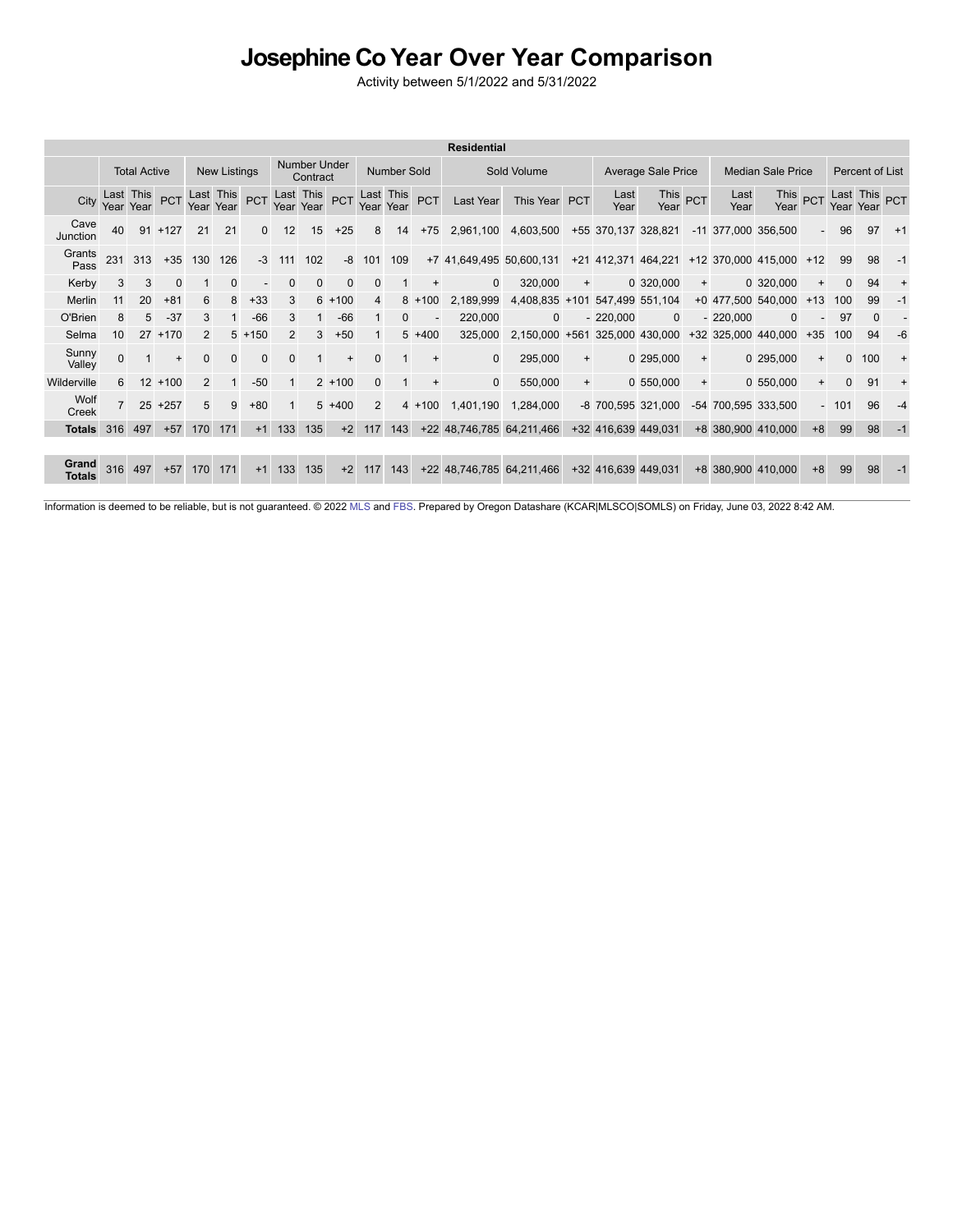## Josephine Co Inventory for 05/1/2021 - 05/31/2022



|            |     |     |     | <b>Active Listings New Listings Sold Listings Months Inventory</b> |
|------------|-----|-----|-----|--------------------------------------------------------------------|
| May - 2022 | 336 | 175 | 146 | 2.30                                                               |
| Apr - 2022 | 314 | 201 | 106 | 2.96                                                               |
| Mar - 2022 | 272 | 197 | 132 | 2.06                                                               |
| Feb - 2022 | 239 | 134 | 80  | 2.99                                                               |
| Jan - 2022 | 240 | 127 | 92  | 2.61                                                               |
| Dec - 2021 | 267 | 88  | 117 | 2.28                                                               |
| Nov - 2021 | 301 | 111 | 118 | 2.55                                                               |
| Oct - 2021 | 323 | 148 | 126 | 2.56                                                               |
| Sep - 2021 | 308 | 151 | 124 | 2.48                                                               |
| Aug - 2021 | 285 | 191 | 127 | 2.24                                                               |
| Jul - 2021 | 235 | 198 | 129 | 1.82                                                               |
| Jun - 2021 | 209 | 185 | 133 | 1.57                                                               |
| May - 2021 | 172 | 171 | 118 | 1.46                                                               |

Information is deemed to be reliable, but is not guaranteed. © 2022 [MLS](http://oregondatashare.com/) and [FBS.](http://www.flexmls.com/copyright_notice.html?2) Prepared by Oregon Datashare (KCAR|MLSCO|SOMLS) on Friday, June 03, 2022 8:32 AM.